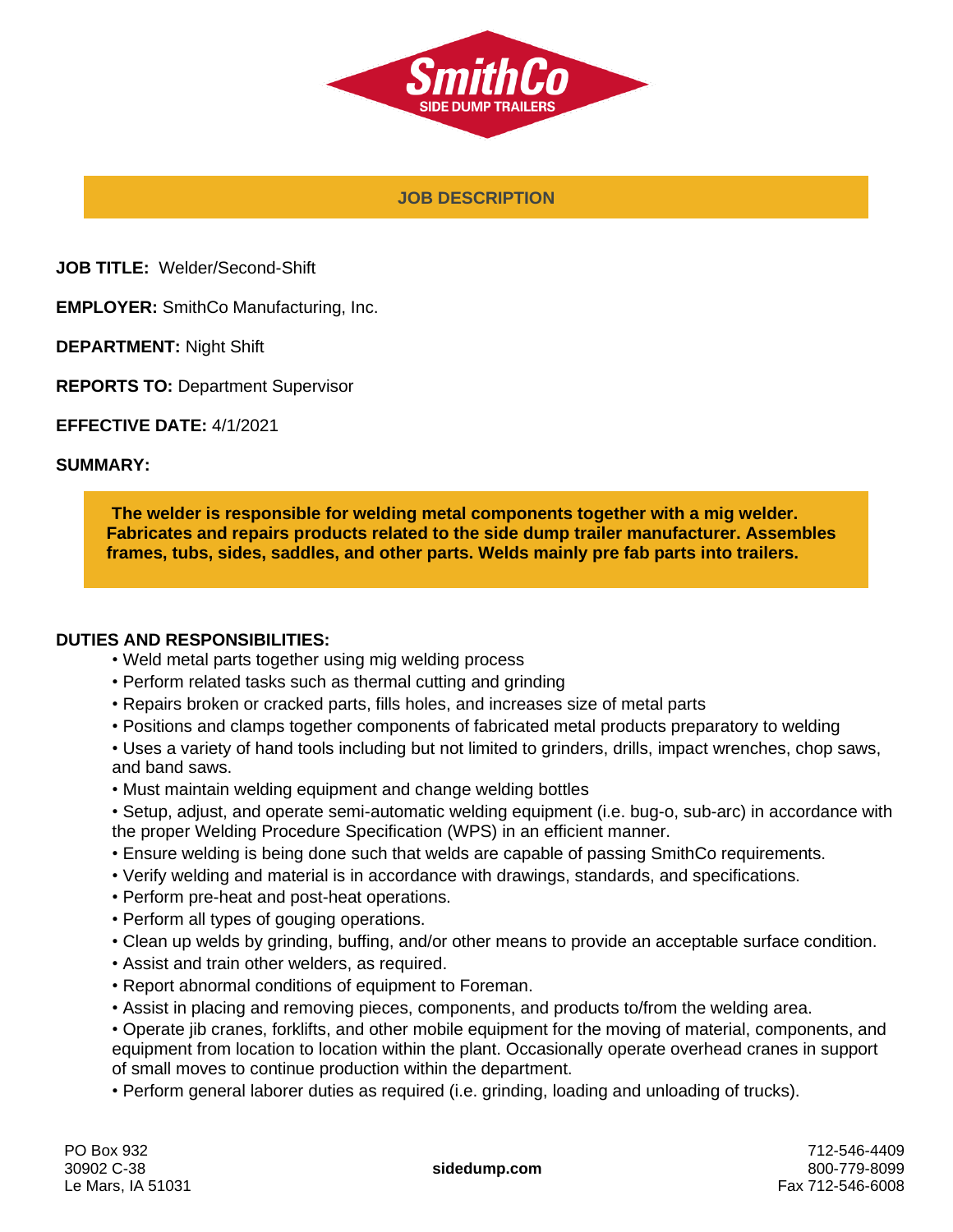

• Keep working area clean and perform housekeeping duties around the plant as required (i.e. pickup tools, roll-up hoses and cables, sweep).

• Performs other related duties as assigned by management.

## **SUPERVISORY RESPONSIBILITIES:**

This job has no supervisory responsibilities.

### **QUALIFICATIONS:**

- Associate's Degree (AA) or equivalent from a two-year college or technical school, or six months to one-year related experience and/or training, or equivalent combination of education and experience.
- Capable of reading and understanding Engineering drawings, documents, weld symbols, and WPS's.
- Working knowledge of different types of cutting equipment.
- Mechanically Inclined and have the ability to read a tape measure.
- Ability to read blue prints.

### **COMPETENCIES:**

• **Adaptability** - Adapts to changes in the work environment; Manages competing demands; Changes approach or method to best fit the situation; Able to deal with frequent change, delays, or unexpected events.

• **Adherence to Company Polices** - Follows rules and sets a good example by consistently adhering to appropriate work guidelines; follows organizational plans and guidelines so that objectives can be accomplished.

• **Dependability** - Follows instructions, responds to management direction; Takes responsibility for own actions; Keeps commitments; Commits to long hours of work when necessary to reach goals; Completes tasks on time or notifies appropriate person with an alternate plan.

• **Initiative** - Volunteers readily; Undertakes self-development activities; Seeks increased responsibilities; Takes independent actions and calculated risks; Looks for and takes advantage of opportunities; Asks for and offers help when needed.

• **Innovation** - Displays original thinking and creativity; Meets challenges with resourcefulness; Generates suggestions for improving work; Develops innovative approaches and ideas; Presents ideas and information in a manner that gets others' attention.

• **Job Knowledge** - Demonstrates a basic understanding off all job knowledge skills, procedures and processes; knows resources to seek guidance for clarification as needed.

• **Productivity** - Manages workload efficiently to meet goals & objectives

• **Quality** - Demonstrates accuracy and thoroughness; Looks for ways to improve and promote quality; Applies feedback to improve performance; Monitors own work to ensure quality.

• **Safety and Security** - Observes safety and security procedures; Determines appropriate action beyond guidelines; Reports potentially unsafe conditions; Uses equipment and materials properly.

• **Teamwork** - Balances team and individual responsibilities; Exhibits objectivity and openness to others' views; Gives and welcomes feedback; Contributes to building a positive team spirit; Puts success of team above own interests; Able to build morale and group commitments to goals and objectives; Supports everyone's efforts to succeed.